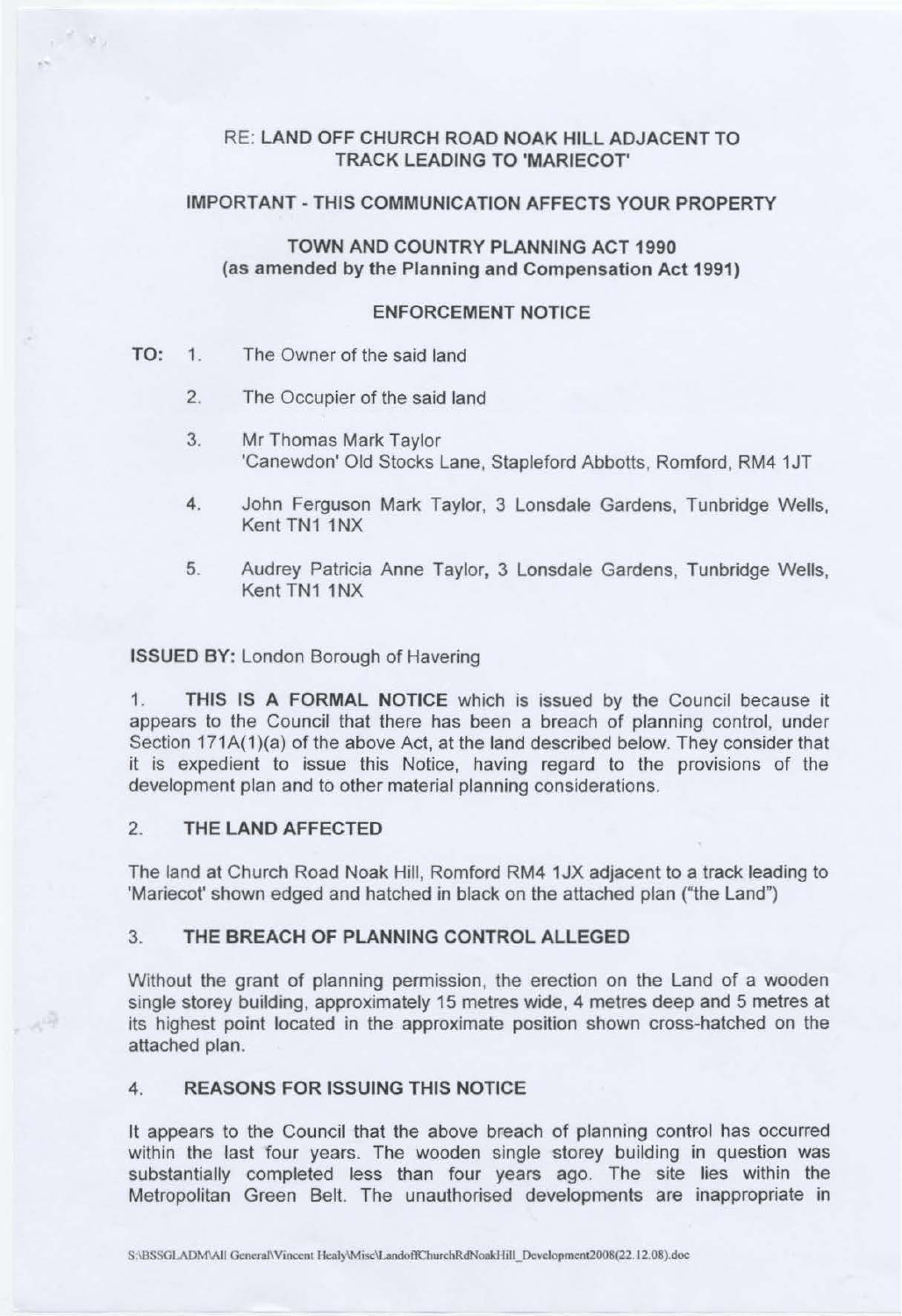principle in terms of Green Belt policy guidance in PPG2 and they are also harmful to the function, character appearance and openness of the Green Belt, and therefore contrary to development plan policies and harmful to the visual amenities of the area. The Council do not consider that planning permission should be given, because planning conditions could not overcome this harm.

In making its decision to issue this notice the Council considered that the unauthorised development is contrary to the following policies of the Havering Local Development Framework: policies DC61 , DC45 and PPG2 policy guidance.

## 5. **WHAT YOU ARE REQUIRED TO DO**

(i) Remove from the Land the wooden single storey building (approximately 15 metres wide, 4 metres deep and 5 metres at its highest point) located in the approximate position shown cross-hatched on the attached plan.

Time for compliance: No later than 27 March 2009.

(ii) Remove from the Land all building materials brought onto the Land in association with the unauthorised structure materials and rubble arising from compliance with the first requirement above, and restore the Land to its condition before the breach occurred

Time for compliance: No later than 27 March 2009

#### 6. **WHEN THIS NOTICE TAKES EFFECT**

This Notice takes effect on 30<sup>th</sup> January 2009, unless an appeal is made against it beforehand

Dated: 23<sup>rd</sup> December 2008

Signed:

 $\mathcal{A}^{\mathfrak{F}}$ 

Authorised Officer

on behalf of London Borough of Havering Town Hall Main Road Romford RM1 3BD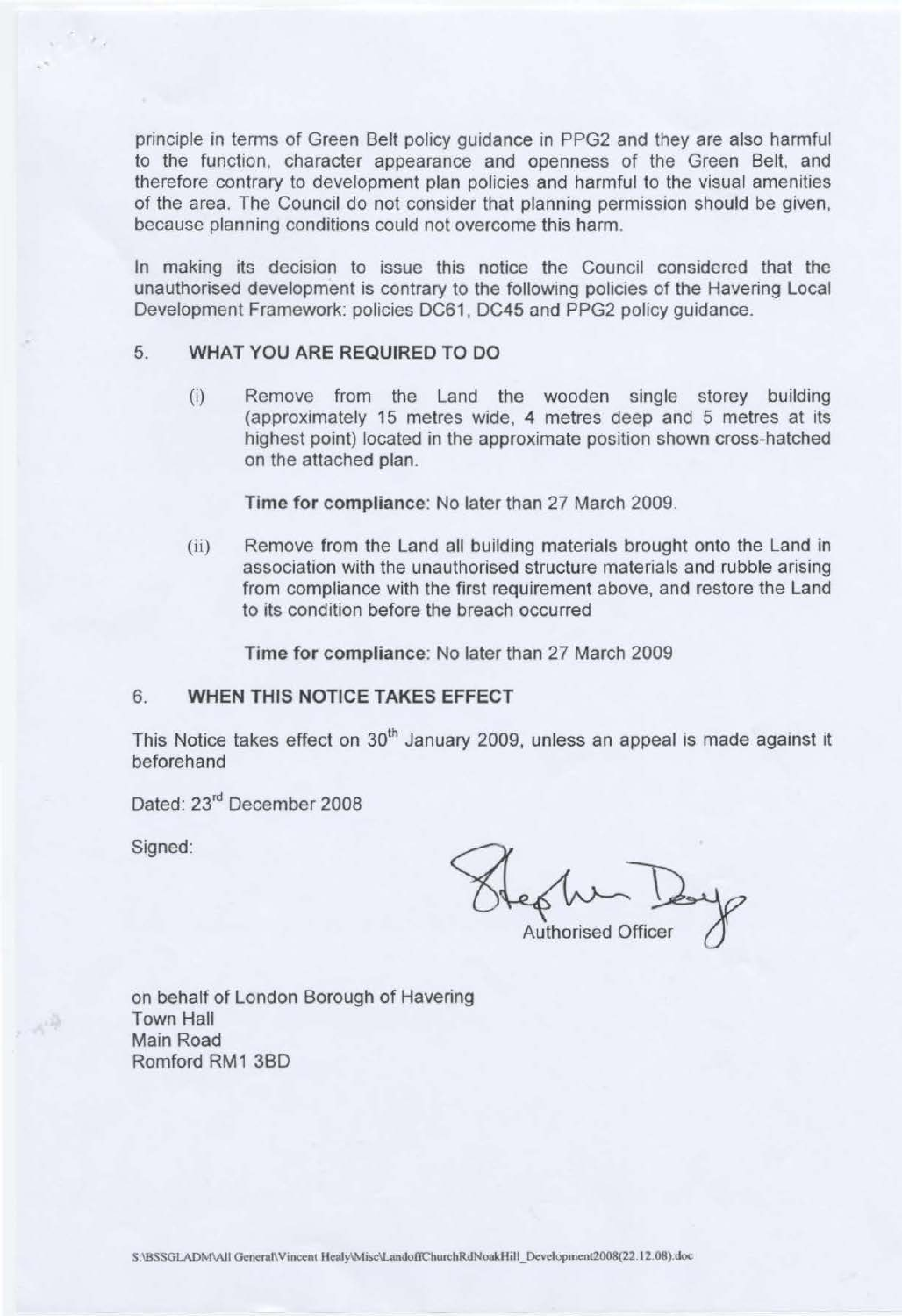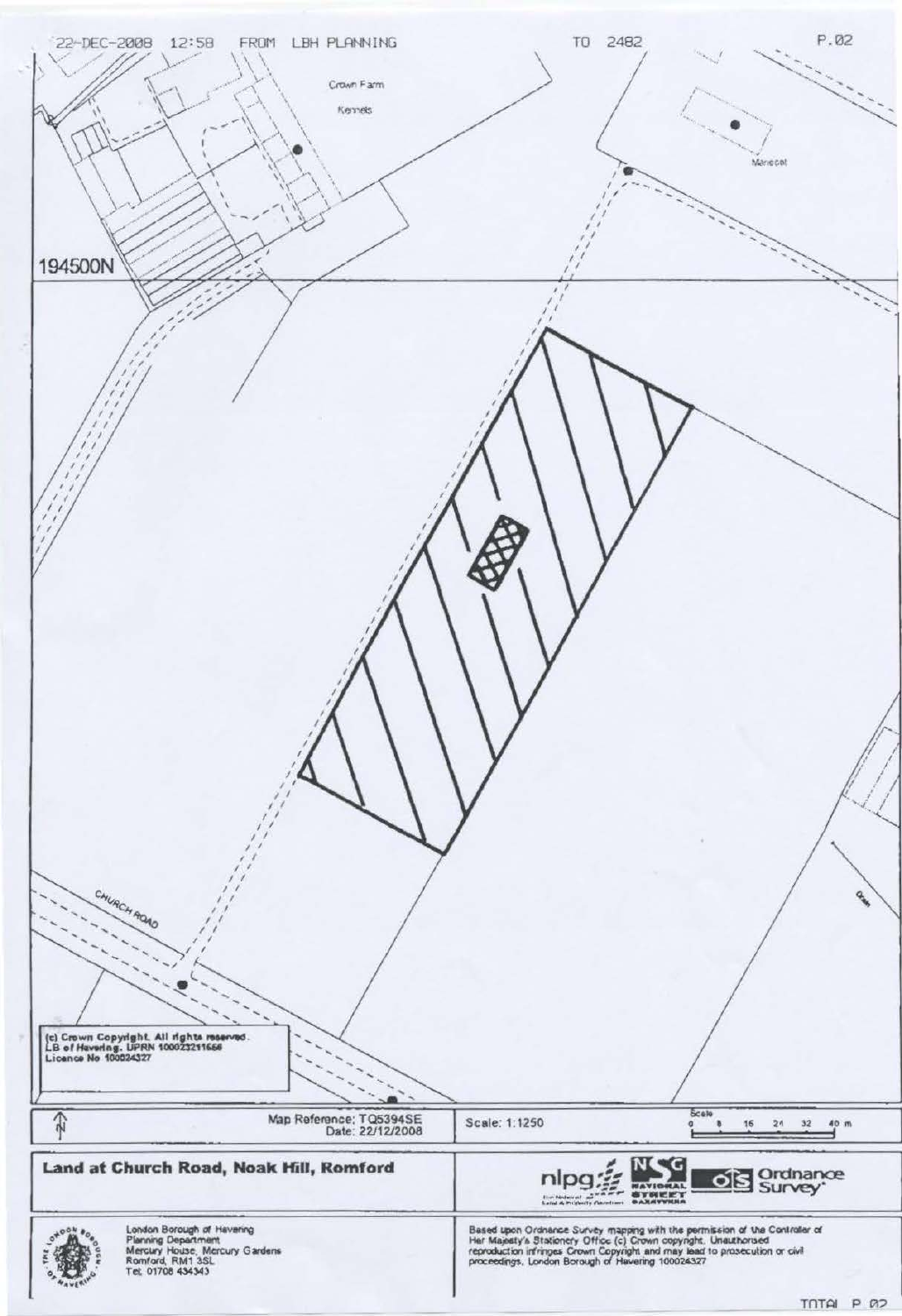#### **YOUR RIGHT OF APPEAL**

You can appeal against this Enforcement Notice to the Secretary of State by the 30<sup>th</sup> January 2009. Further details are given in the attached explanatory note.

# **WHAT HAPPENS IF YOU DO NOT APPEAL**

If you do not appeal against this Enforcement Notice, it will take effect on  $30<sup>th</sup>$ January 2009 and you must then ensure that the required steps for complying with it, for which you may be held responsible, are taken within the period specified in the Notice.

**FAILURE TO COMPLY WITH AN ENFORCEMENT NOTICE WHICH HAS TAKEN EFFECT CAN RESULT IN PROSECUTION ANO/OR REMEDIAL ACTION BY THE COUNCIL.** 

#### **EXPLANATORY NOTES**

#### **STATUTORY PROVISIONS**

A summary of Sections 171A, 171B and 172 to 177 of the Town and Country Planning Act 1990 (as amended) is enclosed with this Notice.

#### **YOUR RIGHT OF APPEAL**

You can appeal against this Notice, but any appeal must be in writing and received, or posted (with the postage paid and property addressed) in time to be received in the ordinary course of the post, by the Secretary of State before 30<sup>th</sup> January 2009. The enclosed booklet "Enforcement Appeals - A guide to Procedure" sets out your rights. Read it carefully. If you appeal you should use the enclosed appeal forms. Two copies are for you to send to the Secretary of State if you decide to appeal. The other is for you to keep as a duplicate for your own records. You should also send the Secretary of State a copy of the Enforcement Notice.

## **GROUNDS OF APPEAL**

 $\sim e^{i\frac{\pi}{2}}$ 

The grounds of appeal are set out in Section 174 of the Town and Country Planning Act 1991 and are also set out on pages 2 – 5 of the enclosed appeal forms.

#### **PLANNING APPLICATION** FEE

Should you wish to appeal on ground (a) - that planning permission should be granted for the unauthorised development - then a fee of £170.00 is payable both to